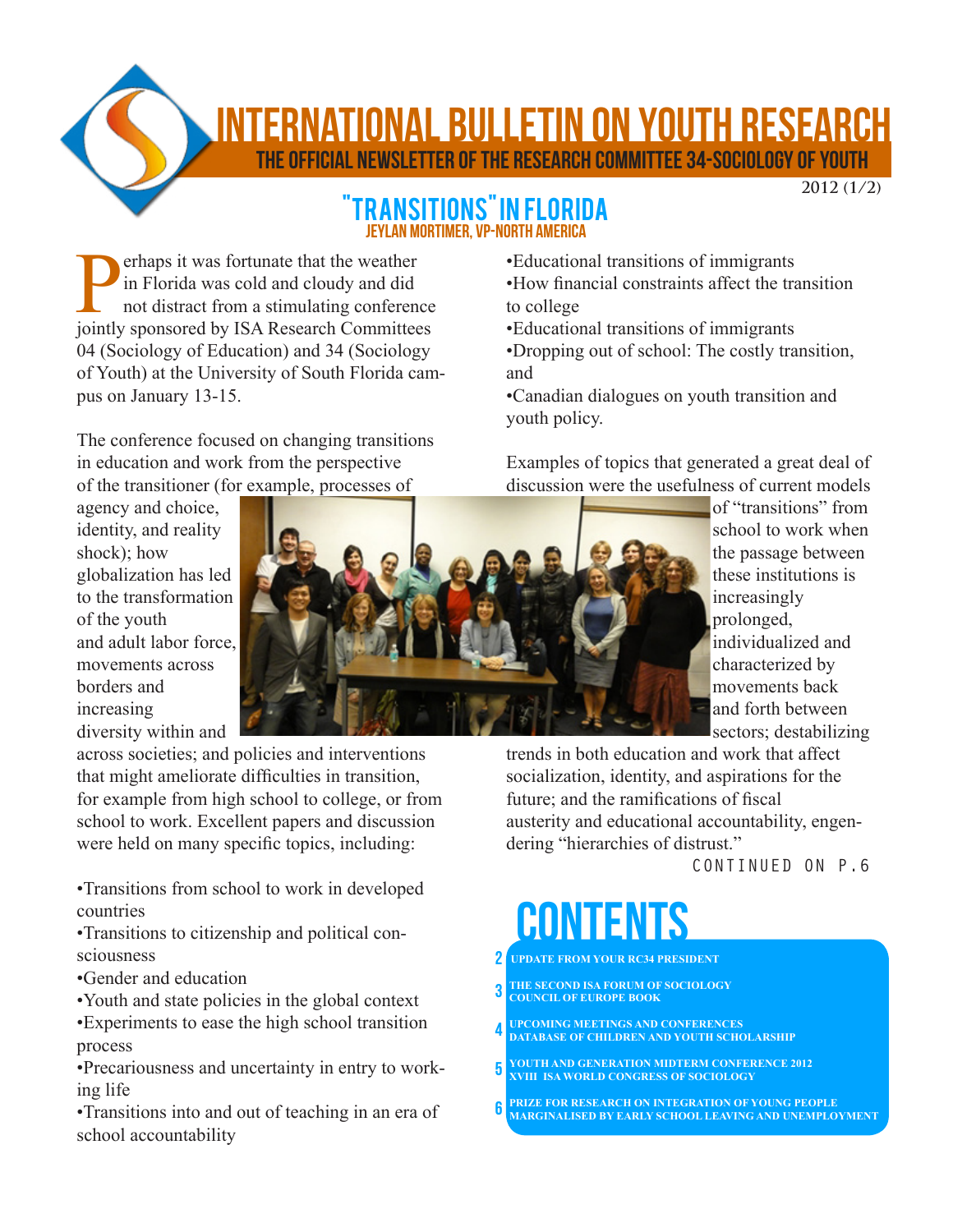# update from your rc34 president

C34 remains a strong and vibrant Research Committee of the ISA. There has been a surge of membership in the current year, following a drop at the end of last year, bringing us to 174 members in good standing as of April. We are thus still one of the largest RCs in the ISA, and this size provides members with many benefits, such as more funding for members and more sessions in the midterm Forum and World Congress.

The 2012 ISA Forum is fast approaching. In my last Newsletter update, the *Call for Papers* was still out and I alerted everyone to the rules of the new submission system developed by the ISA. That new system was not without its problems, but we managed to make our way through it, processing some 180 abstract submissions for our 16 allotted sessions. Two sessions had so many submissions that they needed to be broken down into "roundtables," an interesting innovation suggested by the ISA. This will involve special sessions where as many as five roundtables occur simultaneously among the people presenting papers that have the most in common. One benefit of this may be that more RC34 members will be able to get to know each other's work better and perhaps collaborate in the future. In any event, I'm sure that many friendships will be

made as a result of these roundtables, and of course the Forum in general. At the same time, all sessions will be substantively focused, with a maximum of 4-5 presenters and plenty of time for questions from the audience.

As dictated by the ISA, only those who paid registration fees by April 10 will be included in the programme and allowed to present a paper, even if accepted by an RC (I did manage to help some people who missed the deadline to get included in the programme with a slightly late registration, thereby preserving the integrity of our sessions). For the World Congress, we will make sure that everyone is fully away of the ISA registration rules, and abides them if they intend to present or chair a session. Still, over 3,200 participants registered for the Forum by that deadline, but unfortunately many of the more than 6,000 abstract submitters did not, so many of those hoping to attend are apparently unable to do so. We are indeed in hard economic times. Still, it looks like the Forum will include some 670 sessions.

To keep abreast with our sessions, check the following page on the ISA website: *http://www.isa-sociology.org/buenos-aires-2012/rc/ rc.php?n=RC34*. On May 24, the timetable and locations for all of the sessions is scheduled to be fi-



nalized and made available online. As a result, the final count of presenters is about 124 for 14 regular sessions and two roundtables.

I am pleased to announce that RC34 was able to provide a total of \$2,760.00 US, distributed among five of our members, to attend the Forum. The ISA announcement of all awards can be found on the following page: http://www.isa-sociology.org/ buenos-aires-2012/grants.htm

I look forward to seeing you all in Buenos Aires in early August. The ISA has kindly provided us with two local contact people there, so if you have questions beforehand and special needs while there, I'm sure they will be happy to help you. They are: Pablo Vommaro, CLACSO, pvommaro@yahoo. com.ar (RC34 Liaison in Argentina) and M. Eugenia Almirón, mariaeugenia.almiron@gmail.com (volunteer at the venue).

Sincerely, *James Côté* 

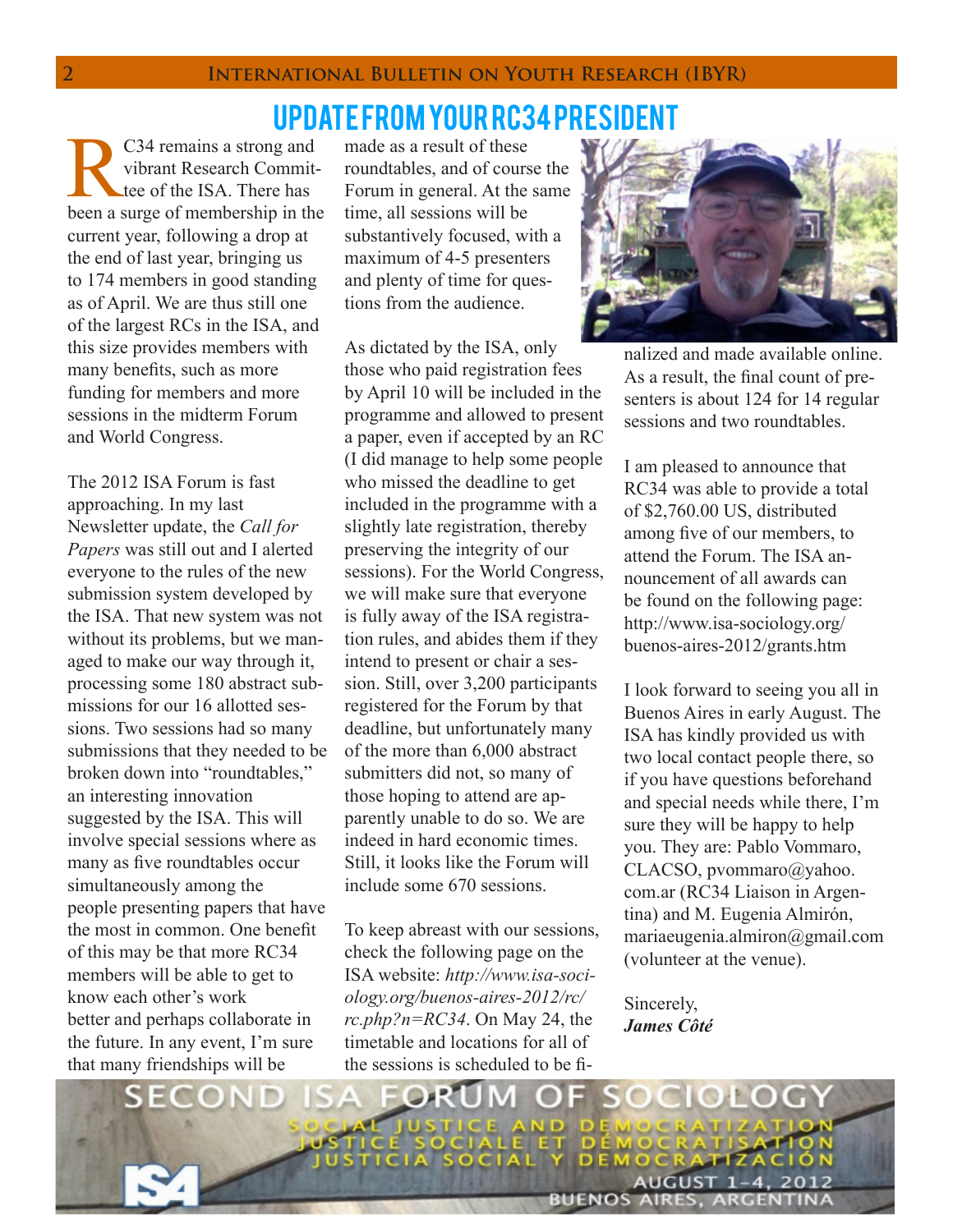## the second isa forum of sociology august1-4, 2012|Buenos Aires, Argentina

The times in which we live call<br>on sociologists to engage in<br>research that strengthens links<br>between our discipline and the public on sociologists to engage in research that strengthens links between our discipline and the public sphere. The Second ISA Forum is devoted to "Social Justice and Democratization" and will take place August 1-4, 2012 in Buenos Aires, Argentina. It will provide an array of opportunities for a global dialogue about transformative change.

### OBJECTIVES

The most important objective of the Forum is to provide a meeting place for the various Research Committees, Working Groups, and Thematic Groups. Organizers will be provided as much flexibility as possible in designing their respective programs within the scheduled time slots.

The second objective is to develop a

socially significant theme involving public actors and to which different areas of sociology can contribute. Social Justice and Democratization, the selected theme for the 2012 Forum, offers RCs, WGs and TGs the opportunity to learn from public actors as well as contributing to the Forum's main theme.

The third objective is to hold the interim Research Council Business Meeting attended by the Delegates from all Research Committees. The Vice-President of the Research Council and the Local Organizing Committee (LOC) assume responsibility for preparing the scientific program. Planning and preparations are underway.

The Forum provides not only an excellent venue for the different Research Committees and groups to hold their respective interim meetings but also an important opportunity to foster greater synergies between research committees as well as among the research committees, working groups and national associations. The discussions and dialogues should provide the basis for collaborative and comparative research projects.

The Forum promises to be a lively occasion for considering the challenges to and possibilities for promoting social justice and democratization in the 21st century.

I look forward to a second exciting Forum of Sociology!

#### *Margaret Abraham*

ISA Vice-President, Research Council ISA Forum President

# 1989 - Young people and social change after the fall of the Berlin Wall Carmen Leccardi, Carles Feixa, Siyka Kovacheva, Herwig Reiter, Tatjana Sekulic (editors)

### SYNOPSIS

After the collapse of state socialism at the end of the 1980s, young people in Eastern Europe began to play a dramatically different role in society. Once cast as the vital, reinvigorating protagonists of the communist ideal, they emerged as promoters of democratisation and agents of a now hegemonic market system. Twenty years after the fall of the Berlin Wall in November 1989, an event symbolising both the lifting of the Iron Curtain and the end of the Cold War, an international seminar was held in Budapest to discuss how the opening of Eastern European societies to Western Europe and the world had

changed the living conditions and experiences of young people growing up in the region.

This collection of essays, based on this seminar, examines the circumstances of young people in Eastern Europe before and after 1989 from a variety of angles: their transition to adulthood; their living conditions; the scope they have for social participation; the way in which they construct their identities and constitute and represent current social realities; their cultures and genders; and the interplay of continuities and discontinuities around this historic watershed.

This book, which pays particularly

close attention to the relationship between research, policy and practice, is an invaluable tool for anyone wishing to achieve a deeper



understanding of young people in Eastern Europe today.

*The book is the result of our RC34 seminar held in Budapest in 2009.*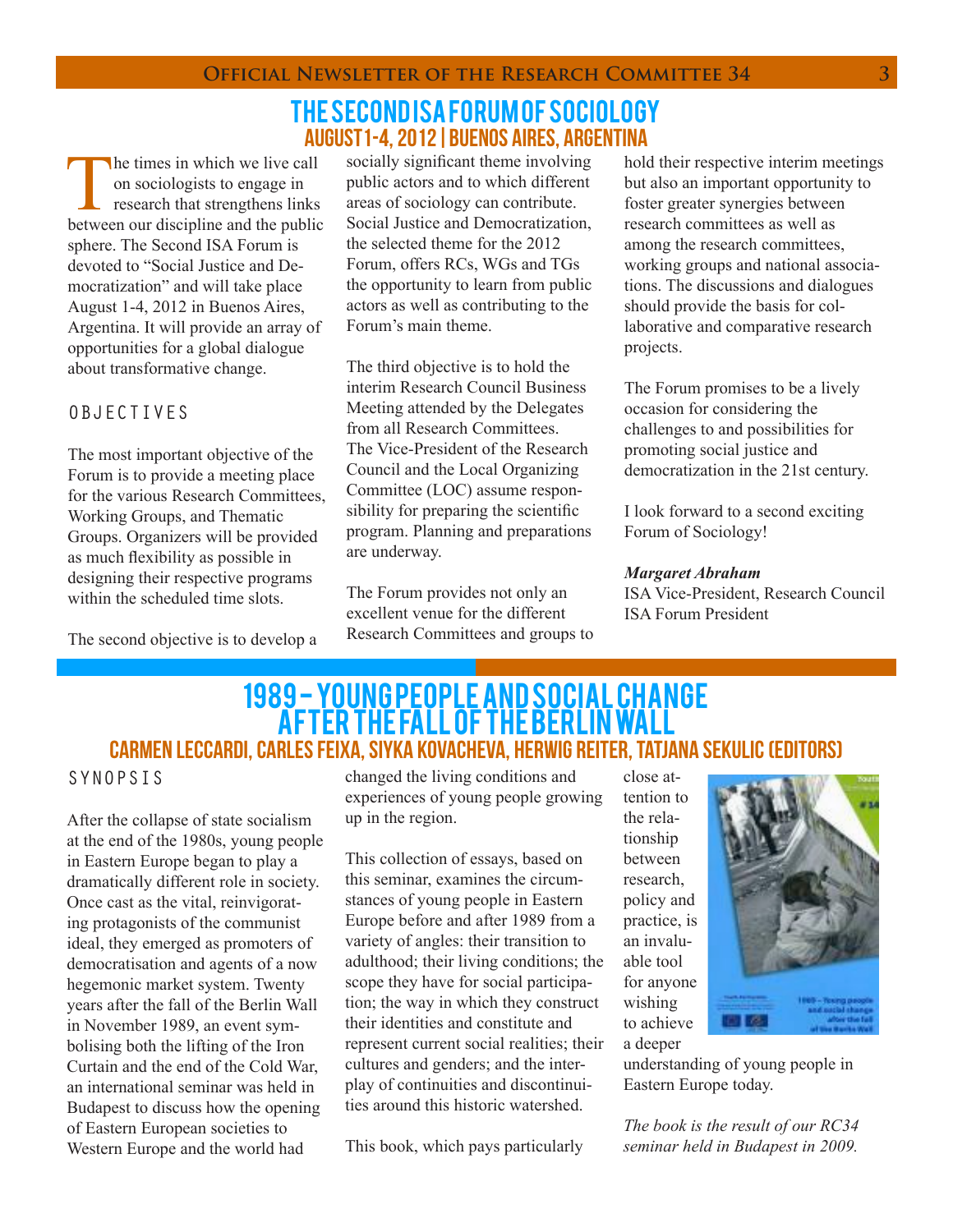s the North American representative, I have assembled some information about five upcoming conferences of interest, and information about a new data base of youth and children. The submission deadlines have passed, but some members of RC34 may wish to be informed about these meetings.

(1) *International Sociological Association Research Committee 28 on Stratification and Mobility Summer 2012 Meeting* **"Labor Market and Educational Transitions in Uncertain Times"** *University of Virginia* August 13-15, 2012

**Conference Webpage:**

http://pages.shanti.virginia.edu/rc-28conference/

(2) 2*012 Annual Meeting of the American Sociological Association.* **"Real Utopias: Emancipatory Projects, Institutional Designs, Possible Futures."** *Denver* August 17-20, 2012

Programs sponsored by the ASA Sections on Children and Youth, and Aging and the Life Course will be of special interest to RC34 members.

**Conference Webpage:** http://www.asanet.org/AM2012/index.cfm

(3) *Society for Research on Child Development Themed Meeting* **"Transitions from Adolescence to Adulthood"** Tampa Florida October 18-20, 2012

#### **Conference Webpage:**

http://www.srcd.org/index. php?option=com\_content&task=view &id=585&Itemid=690

(4) *Children and Childhood Network of the Social Science History Association* Vancouver, British Columbia November 1-4, 2012

For more information on the conference, please refer to the SSHA website: http://www.ssha.org.

(5) *European Child Cohort Network and Society for Longitudinal and Life Course Studies International Conference* **"Childhood and beyond: tracing cohorts across the lifecourse"** *PARIS, France* October 29-31, 2012

2012 will see the final conference of the ESF-funded European Child Cohort Network (EUCCONET), combined with the third conference of the Society for Longitudinal and Life Course Studies (SLLS). It comprises keynote lectures, parallel groups and poster sessions. It will feature reports and research from the teams

following the multi-purpose child cohort studies in EUCCONET. It also offers a broader forum for research on the whole lifecourse and longitudinal methodology.

Keynote addresses will be offered by: *Marie-Aline Charles*, Director of the French child cohort ELFE, *Jane Waldfogel*, Professor of Social Work for the Prevention of Children's and Youth Problems, Columbia University, and *Ian Deary*, Professor of Differential Psychology, University of Edinburgh , Centre for Cognitive Ageing and Cognitive Epidemiology.

The conference will take place in Paris, France, home of the organization of the 2011-launched Growing Up in France Study (ELFE). The conference venue is the FIAP Jean Monnet, an international accommodation and conference centre located in a quiet area on the River Gauche, Paris 14, with easy access from airports, train stations and the city.

Further details will be posted in mid January.

Membership information can be found on the SLLS website:

http://www.longstudies.longviewuk. com/pages/membership.shtml

*Jeylan Mortimer*

# Database of Children and youth

*We are pleased to announce a new digital database of children and youth scholarship. The database is hosted by Mendeley, a free service that you can access at: Mendeley Group: Sociology of Childhood.*

*Although you do not have to be a member of Mendeley to view the annotated list of texts, membership allows you to utilize the service as a citation management tool. Moreover, groups like Mendeley can be used collaboratively, render*ing this bibliography as a living document that can be edited and expanded over time. It is an effective management *tool for retaining classic texts, promoting members' new publications, and ensuring that young scholars have a credible resource tool on the sociology of children and youth.*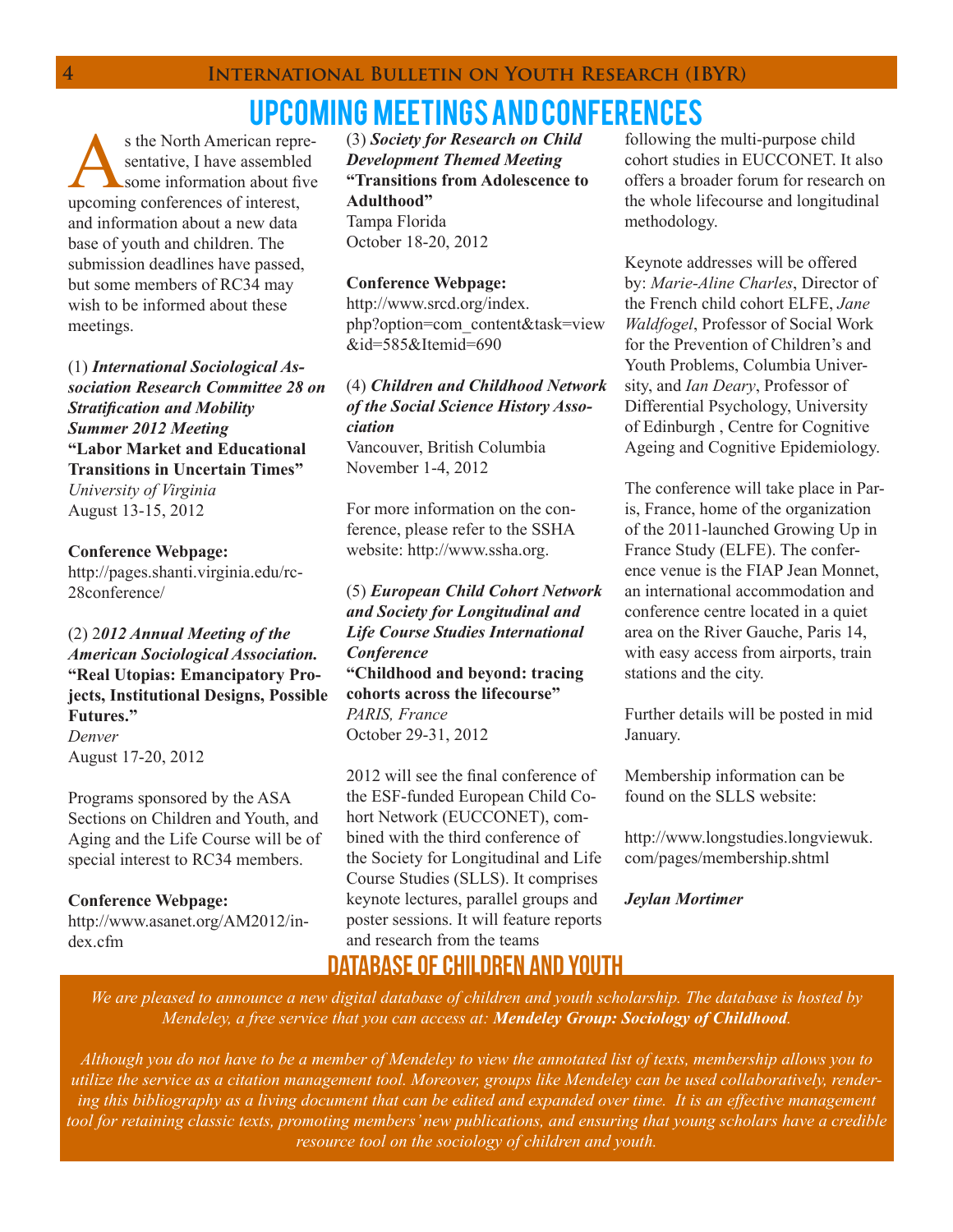### Youth in crisis? Linking , research and practice YOUTH AND GENERATION MIDTERM CONFERENCE 2012 september 20-23, 2012|Manresa, spain

The current economic and<br>
financial crisis has had a<br>
double impact on young<br>
people: firstly, they have absorbed a financial crisis has had a double impact on young significant part of the unemployment and the worsening of labour market conditions. Secondly, there is emerging evidence that social expenditure cuts are impacting badly on young people in particular. This weakening of the welfare system in a period of labour market crisis leaves young people unprotected and more dependent on the family resources, which may lead to increased social inequalities.

In this context it is essential to improve the efficiency of the policies aimed at young people. A certain lack of knowledge transfer in the youth

field has been detected at a European level and some projects have been launched. The *4th Youth and Generation MidTerm Conference* stands as an opportunity to have an in depth debate on recent youth research and on the means to improve knowledge transfer in the youth field.

#### OBJECTIVES

1. To get to know recent research in the youth field somehow linked to intervention.

2. To analyse the state of the art of knowledge transfer in the youth field in Europe.

3. To strengthen the links among youth researchers and to promote knowledge transfer through reinforcing the relationship between research and policy institutions.

LOCATION AND FEE The conference will be held at Món Sant Benet resort, near to Manresa, which is a short journey from Barcelona airport. The conference fee is 409€, which includes conference fee, accommodation and food. There are some limited places for people who prefer to share a double room (fee: 265€). Unavoidably international bank transfer charges have to be born by the applicant.

ORGANISATION *Youth & Generation*  ESA Research Network

Conference Webpage http://www.europeansociology.org/ announcements.html

## XVIII ISA World Congress of Sociology Facing an Unequal World: Challenges for global Sociology July 13-19, 2014|Yokohama, Japan

**A**n incredibly sensitive com-<br>munity of academics and<br>professionals such as the International Sociological Association munity of academics and professionals such as the International Sociological Association, aware of the social transformations taking place in the world, cannot and should not be absent from a debate on inequality.

The great tradition of multi, inter and transdisciplinary works in which

the most complex problems of the present day world are addressed; its unique condition of being academically, scientifically, regionally, institutionally and organically plural make it ideally qualified to face the challenge of contributing to this international exchange, from which an intellectual and moral force can emerge in order to achieve drastic changes in the manners, forms of reasoning and

scopes of the decisions to be taken in the world to ensure the preservation of human life and societies.

*Raquel Sosa*

ISA Vice-President Congress Programme

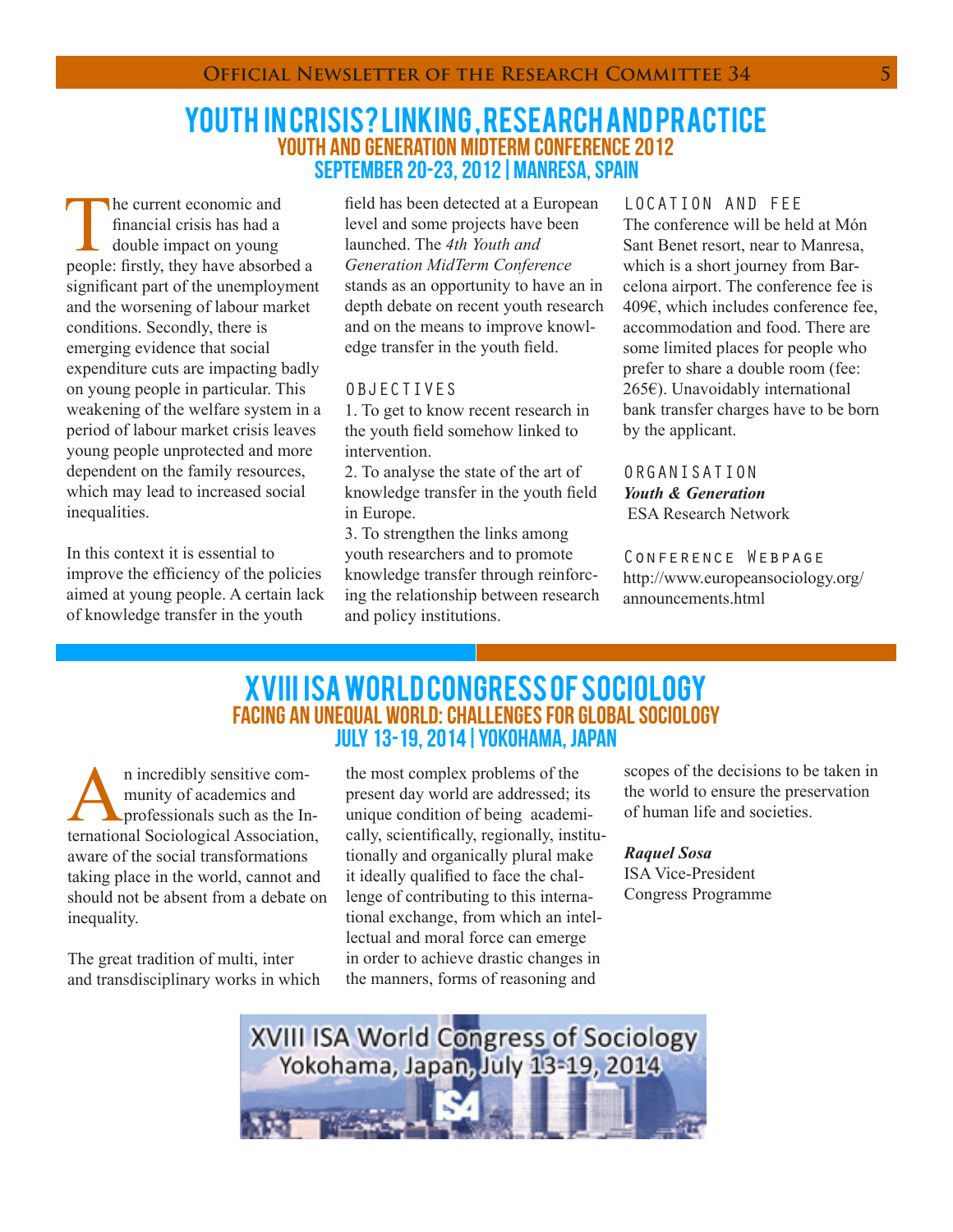# "TRANSITIONS" FROM P1

The conference drew approximately 60 participants from about 20 different countries. We were disappointed that U.S. visas were not granted to several participants and the weather did not cooperate for some stuck in snowstorms. From the lively discussions both in sessions and at Spade. refreshment breaks, to the lunch

roundtables and discussions about a publication coming out of the conference, the organizers and participants deemed the conference a success. Organizers included Jeanne Ballantine, Kathly Borman, Gary Dworkin, Jeylan Mortimer, Scott Murphy, and Joan



# The Foundation P&V, Belgium PRIZE FOR RESEARCH ON INTEGRATION OF YOUNG PEOPLE MARGINALISED BY EARLY SCHOOL LEAVING AND UNEMPLOYMENT

The Foundation P&V combats<br>the exclusion of young people<br>Numerous researchers in Bel-<br>gium and abroad have concluded that the exclusion of young people. Numerous researchers in Belgium and abroad have concluded that the lack of skills and employment qualifications are significant sources of exclusion and a cause of future social marginalisation. Early school leaving and a lack of qualifications generally result in precarious work situations and long-term unemployment, as well as ever longer transitional periods between education and employment. This is a major social problem in Europe and Belgium, particularly in certain regions and major cities and among some minority groups.

*Accordingly, the Foundation P&V has launched a far-reaching multi-annual Research/Action programme, to be implemented from 2012 to 2014 and covering various stages:*

1. The sharing of scientific knowledge and ideas on the causes of and possible solutions for the lack of suitable skills, unemployment among unqualified young people and, in

particular, long-term youth unemployment.

2. An increase in this knowledge based on expert opinions and experience, plus the identification of policies and projects able to contribute effectively to resolving the identified problems.

3. The promotion of these policies and sharing of the initiatives and projects thus determined.

#### OUR OBJECTIVES

1. Compile the most recent and relevant knowledge on the subject. 2. Identify and analyse the causes and processes of youth exclusion, define the extent of the problem and establish hypotheses.

3. Propose specific projects and solutions to be implemented and provide these with support.

4. Encourage the social integration of the young via suitable qualifications and employment.

Phase I Research (2012-2013) *Foundation P&V Prize for research on integration of young people* 

### *excluded by early school leaving and unemployment(closes 30 June 2012)*

- 1. Call for scientific contributions
- 2. Response form

3. Selection by a jury of the 12 best articles (each shall be published and awarded a EUR 1,500 prize) *Publication of articles and distribution/Conference (7 and 8 February 2013)*

1. Presentation work of 12 laureates 2. Identification of solutions 3. Policy questions and recommendations

Phase II

- CALL FOR PROJECTS (2013)
- 1. Call for specific projects

2. Project launch

- Phase III
- Action (2014)

1. Project implementation and monitoring

2. Evaluation

3. International promotion and diffusion

For more information, visit *http://www.fondationpv.be/index. php?id=42*

*Note: The actions of the Foundation P&V are aimed mainly at young people and are designed to help put an end to all forms of exclusion. They encourage new forms of solidarity between and with young people from all over Belgium (from Flanders, Brussels and the Walloon provinces), by developing participation projects and activities under the banner of active citizenship and social integration. The Foundation P&V hopes in this way to contribute to an inclusive society in which all young people can participate fully.*